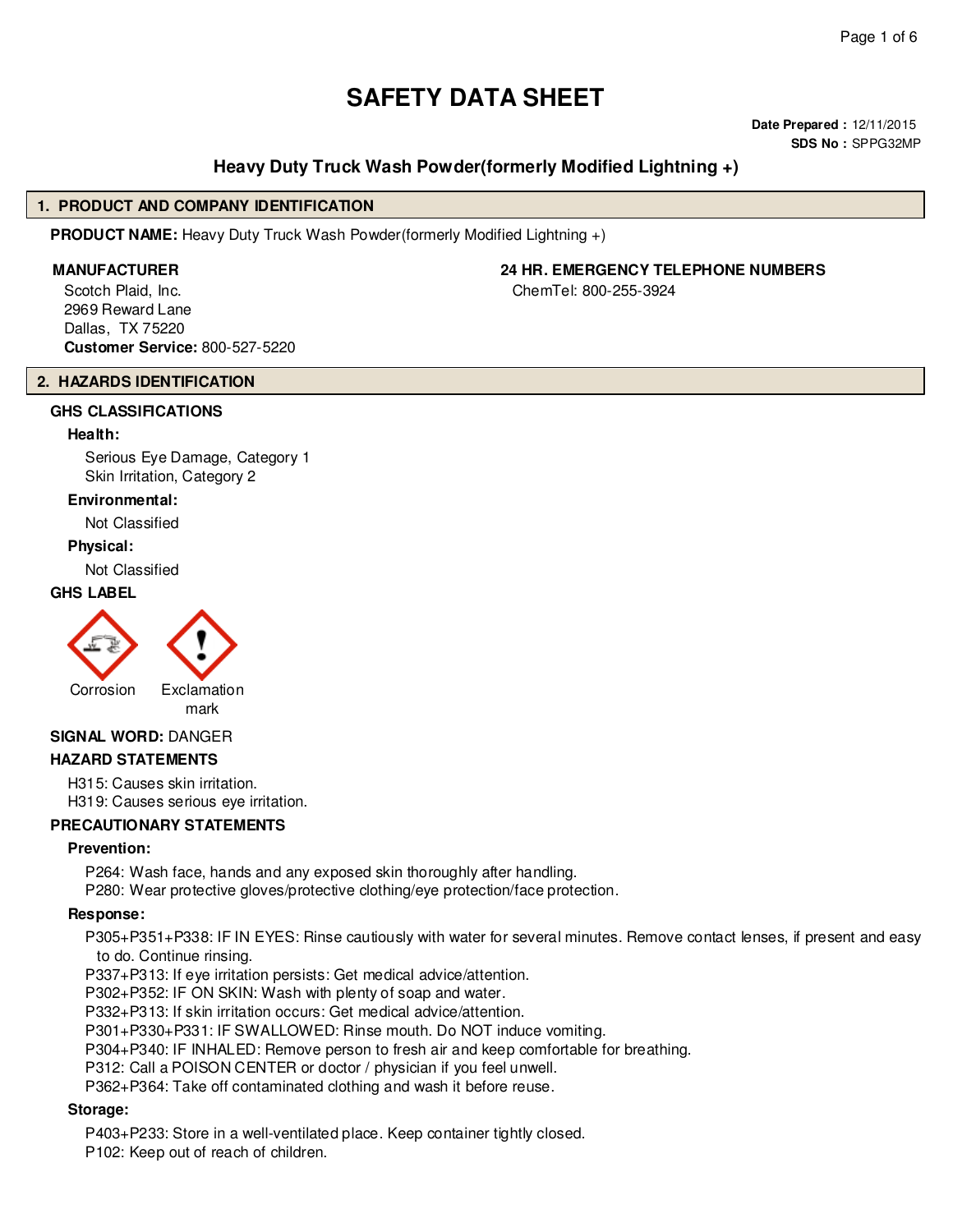Heavy Duty Truck Wash Powder(formerly Modified Lightning +)

# **Disposal:**

P501: Dispose of contents/container to an approved waste disposal plant.

# **3. COMPOSITION / INFORMATION ON INGREDIENTS**

| $5 - 10$<br>Silicic Acid (H2SiO3), Disodium Salt<br>$1 - 5$<br>2- Butoxyethanol<br>Phosphoric Acid, Trisodium Salt<br>$1 - 5$ | Chemical Name | $Wt.\%$<br><b>CAS</b> |
|-------------------------------------------------------------------------------------------------------------------------------|---------------|-----------------------|
|                                                                                                                               |               | 6834-92-0             |
|                                                                                                                               |               | 111-76-2              |
|                                                                                                                               |               | 7601-54-9             |
| Sodium Dodecylbenezene Sulfonate                                                                                              |               | $1 - 3$   25155-30-0  |

#### **4. FIRST AID MEASURES**

**EYES:** Immediately flush eyes with plenty of water. Get medical attention, if irritation persists.

**SKIN:** Wash with soap and water. Get medical attention if irritation develops or persists.

**INGESTION:** Get immediate medical attention. Do not induce vomiting unless instructed to do so by poison center or physician.

**INHALATION:** Remove victim to fresh air. If irritation persists, get medical attention.

# **SIGNS AND SYMPTOMS OF OVEREXPOSURE**

**EYES:** Contact causes serious eye irritation and/or damage.

**SKIN:** Contact causes skin irritation.

**INGESTION:** May cause headache and nausea.

**INHALATION:** May cause irritation to mucous membranes.

**ACUTE EFFECTS:** Eye contact may cause stinging, tearing, redness and blurred vision. Skin contact may cause redness and irritation.

**CHRONIC EFFECTS:** None known.

**NOTES TO PHYSICIAN:** Treat symptomatically

#### **5. FIRE FIGHTING MEASURES**

**FLAMMABLE CLASS:** Not flammable or combustible

**GENERAL HAZARD:** The product is not expected to present any fire or explosion hazards under prescribed use conditions.

**EXTINGUISHING MEDIA:** Use dry chemical, carbon dioxide, water spray (fog) or foam when fighting fires involving this material. **FIRE FIGHTING PROCEDURES:** Use fire fighting measures that are appropriate for the local circumstance and the surrounding environment.

**FIRE FIGHTING EQUIPMENT:** Use personal protective equipment

HAZARDOUS DECOMPOSITION PRODUCTS: CO, CO<sub>2</sub>, Oxides of Sulfur and Phosphorus

# **6. ACCIDENTAL RELEASE MEASURES**

**SMALL SPILL:** Sweep up material being careful not to raise dust. Place in an appropriate disposal container and seal tightly. **LARGE SPILL:** Dike spilled material or otherwise contain material to ensure runoff does not reach into soil, ditches, sewers and / or groundwater. Transfer material into suitable containers for proper disposal in accordance with local, state and federal regulations.

# **ENVIRONMENTAL PRECAUTIONS**

**WATER SPILL:** Do not allow material to contaminate waterways.

**LAND SPILL:** Do not allow material to contaminate the soil.

**GENERAL PROCEDURES:** Ensure clean-up is conducted by trained personnel only. Refer to protective measures listed in Sections 7 and 8.

**SPECIAL PROTECTIVE EQUIPMENT:** For personal protection see section 8.

**COMMENTS:** Inform appropriate managerial or supervisory personnel of all environmental releases. Prevent further leakage or spillage if safe to do so.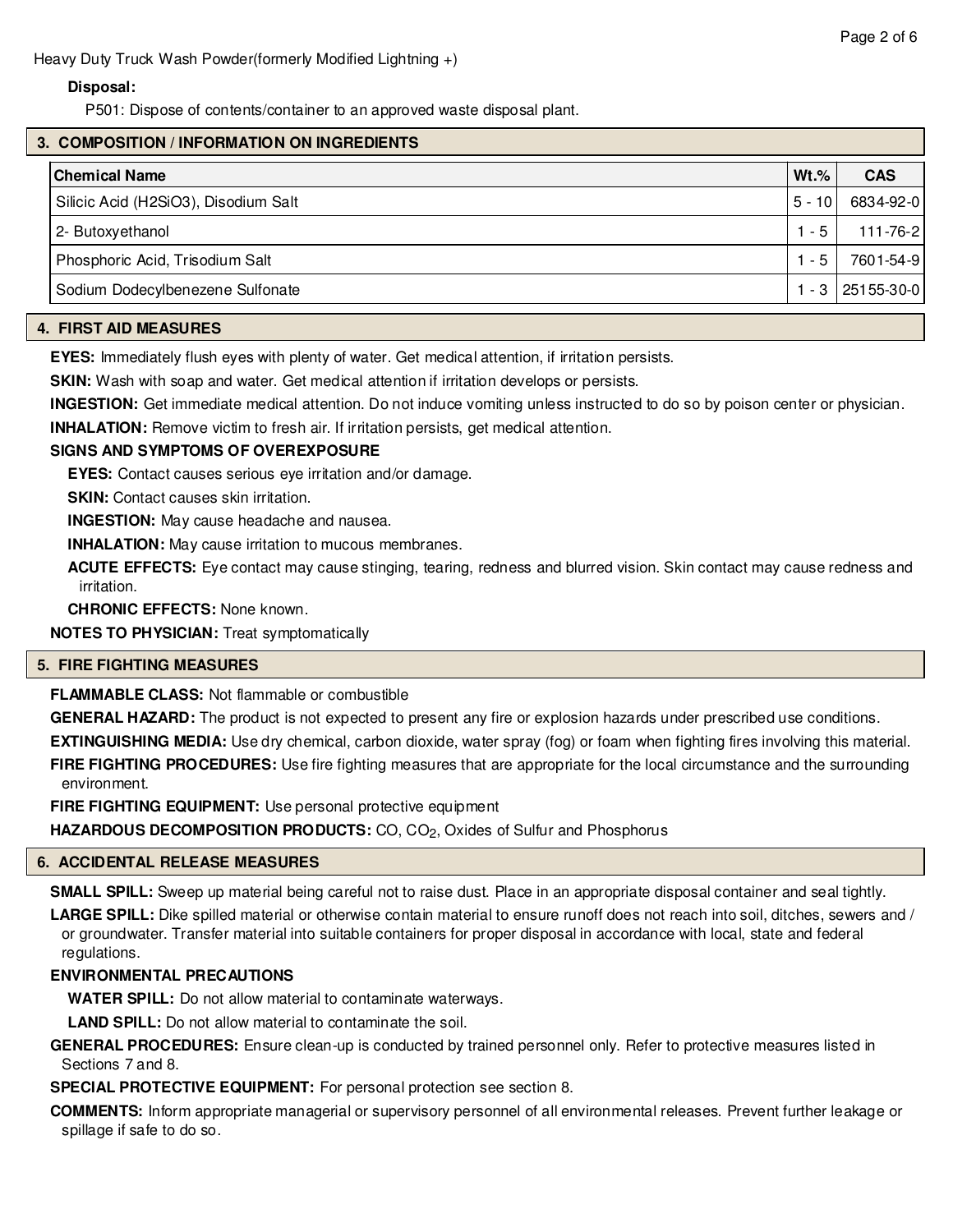#### **7. HANDLING AND STORAGE**

**GENERAL PROCEDURES:** Handle in accordance with good industrial hygiene and safety procedures. Use personal protection recommended in Section 8. Follow all product label instructions.

**HANDLING:** Wash face, hands and any exposed skin thoroughly after handling. Avoid breathing dust.

**STORAGE:** Keep out of reach of children. Store in original container in a cool, dry and well ventilated area.

# **8. EXPOSURE CONTROLS / PERSONAL PROTECTION**

#### **EXPOSURE GUIDELINES**

| OSHA HAZARDOUS COMPONENTS (29 CFR1910.1200) |                                                      |                        |     |                   |    |                     |           |
|---------------------------------------------|------------------------------------------------------|------------------------|-----|-------------------|----|---------------------|-----------|
|                                             |                                                      | <b>EXPOSURE LIMITS</b> |     |                   |    |                     |           |
|                                             |                                                      | <b>OSHA PEL</b>        |     | <b>ACGIH TLV</b>  |    | <b>Supplier OEL</b> |           |
| <b>Chemical Name</b>                        | mg/m <sup>3</sup><br>mg/m <sup>3</sup><br>ppm<br>ppm |                        | ppm | mg/m <sup>3</sup> |    |                     |           |
| 2- Butoxyethanol                            | <b>TWA</b>                                           | 50                     | 240 | 20                | 97 | <b>NL</b>           | <b>NL</b> |
|                                             | <b>STEL</b>                                          |                        |     |                   |    | NL                  | <b>NL</b> |
| Phosphoric Acid, Trisodium Salt             | <b>TWA</b>                                           |                        |     |                   |    | <b>NL</b>           | <b>NL</b> |
|                                             | <b>STEL</b>                                          |                        |     |                   |    | NL [1]              | $5^{[1]}$ |
| Sodium Dodecylbenezene Sulfonate            | <b>TWA</b>                                           |                        |     |                   |    | <b>NL</b>           | <b>NL</b> |
|                                             | <b>STEL</b>                                          |                        |     |                   |    | <b>NL</b>           | <b>NL</b> |
| <b>Footnotes:</b>                           |                                                      |                        |     |                   |    |                     |           |

**<sup>1</sup>**. US WEEL

#### **ENGINEERING CONTROLS:** None usually needed.

#### **PERSONAL PROTECTIVE EQUIPMENT**

**EYES AND FACE:** Safety glasses with side shields.

**SKIN:** Chemical resistant gloves.

**RESPIRATORY:** No personal respiratory equipment normally required.

**PROTECTIVE CLOTHING:** Wear suitable protective clothing to prevent contact with skin.

**WORK HYGIENIC PRACTICES:** Wash contaminated clothing before reuse. Wash face, hands and any exposed skin thoroughly after handling.

**OTHER USE PRECAUTIONS:** Protective clothing and equipment should be in accordance with 29 CFR 1910.132 and 1910.133. **COMMENTS:** Eyewash stations and safety showers should always be in place where chemicals are handled and stored.

#### **9. PHYSICAL AND CHEMICAL PROPERTIES**

**PHYSICAL STATE:** Solid (granular powder) **ODOR:** Mild Solvent **ODOR THRESHOLD:** Not determined for this mixture. **APPEARANCE:** Free flowing powder **COLOR:** White **pH:** NA = Not Applicable **FLASH POINT AND METHOD:** NA = Not Applicable **FLAMMABLE LIMITS:** NA = Not Applicable **AUTOIGNITION TEMPERATURE:** NA = Not Applicable **VAPOR PRESSURE:** NA = Not Applicable **BOILING POINT:** NA = Not Applicable **FREEZING POINT:** NA = Not Applicable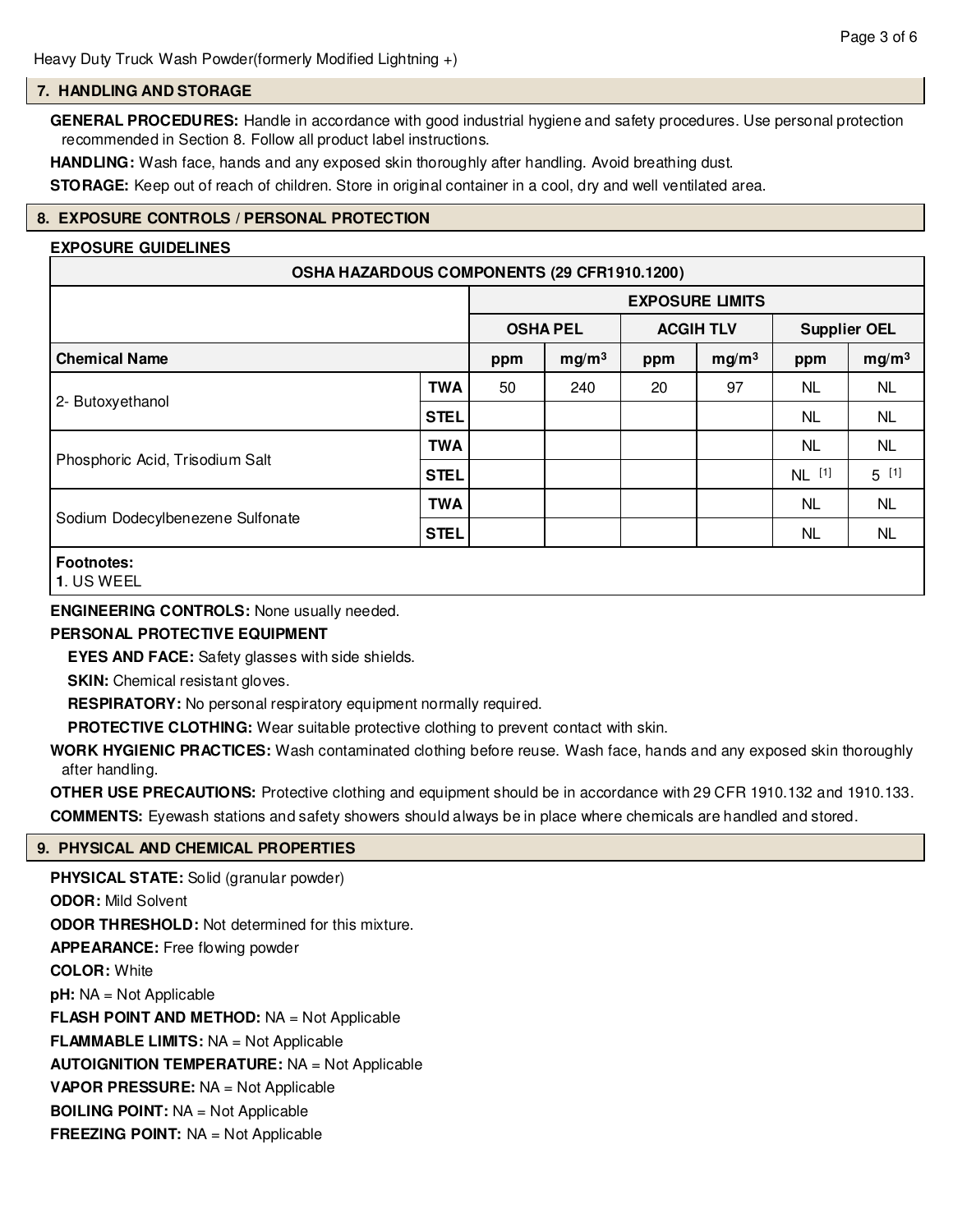Heavy Duty Truck Wash Powder(formerly Modified Lightning +)

**MELTING POINT:** Not determined for this mixture. **THERMAL DECOMPOSITION:** Not determined for this mixture. **SOLUBILITY IN WATER:** Complete **EVAPORATION RATE:** NA = Not Applicable **DENSITY:** Not determined for this mixture. **VISCOSITY:** NA = Not Applicable **OXIDIZING PROPERTIES:** This product is not classified as oxidizing

# **10. STABILITY AND REACTIVITY**

**REACTIVITY:** Stable under normal conditions.

**HAZARDOUS POLYMERIZATION:** Will not occur.

**CONDITIONS TO AVOID:** Excessive heat or cold.

**POSSIBILITY OF HAZARDOUS REACTIONS:** No dangerous reaction known under conditions of normal use.

**HAZARDOUS DECOMPOSITION PRODUCTS:** Oxides of carbon, sulfur and phosphorus.

**INCOMPATIBLE MATERIALS:** Strong oxidizing agents, acids and bases.

# **11. TOXICOLOGICAL INFORMATION**

#### **ACUTE**

| <b>Chemical Name</b>                 | ORAL $LD_{50}$  | <b>DERMAL LD<sub>50</sub></b> | <b>INHALATION</b><br>$LC_{50}$ |  |
|--------------------------------------|-----------------|-------------------------------|--------------------------------|--|
| Silicic Acid (H2SiO3), Disodium Salt | 600 mg/kg (rat) | No data                       | No data                        |  |
| 2- Butoxyethanol                     | 1300 mg/kg      | $>$ 2000 mg/kg                | 4.9 mg/l $(rat)$               |  |
|                                      | (rat)           | (rat)                         | Aerosol                        |  |
| Sodium Dodecylbenezene Sulfonate     | 1080 mg/kg      | $>$ 2000 mg/kg                | 6.41 mg/l (rat)                |  |
|                                      | (rat)           | (rabbit)                      | Aerosol                        |  |

**EYE EFFECTS:** Causes serious eye irrtation.

**SKIN EFFECTS: Causes skin irritation.** 

**CHRONIC:** Health injuries are not known or expected under normal use.

# **CARCINOGENICITY**

| <b>Chemical Name</b> | <b>IARC</b><br><b>Status</b> | <b>Other</b>         |
|----------------------|------------------------------|----------------------|
| 2- Butoxyethanol     | Group 3                      | <b>ACGIH</b><br>(A3) |

**IARC:** IARC (Group 3) components are "not classifiable as human carcinogens"

**NTP:** No ingredient in this product is present at levels greater than or equal to 0.1% is identified as a known or anticipated carcinogen by NTP.

**OSHA:** No ingredient in this product is present at levels greater than or equal to 0.1% is identified as a carcinogen or potential carcinogen by OSHA.

**Notes:** ACGIH (A3) - Animal Carcinogen

**REPEATED DOSE EFFECTS:** No data available for this mixture.

**IRRITATION:** Skin and eye irritation.

**CORROSIVITY:** No data available for this mixture.

**SENSITIZATION:** No data available for this mixture.

**NEUROTOXICITY:** No data available for this mixture.

**GENETIC EFFECTS:** No data available for this mixture.

**REPRODUCTIVE EFFECTS:** No data available for this mixture.

**TARGET ORGANS:** No data available for this mixture.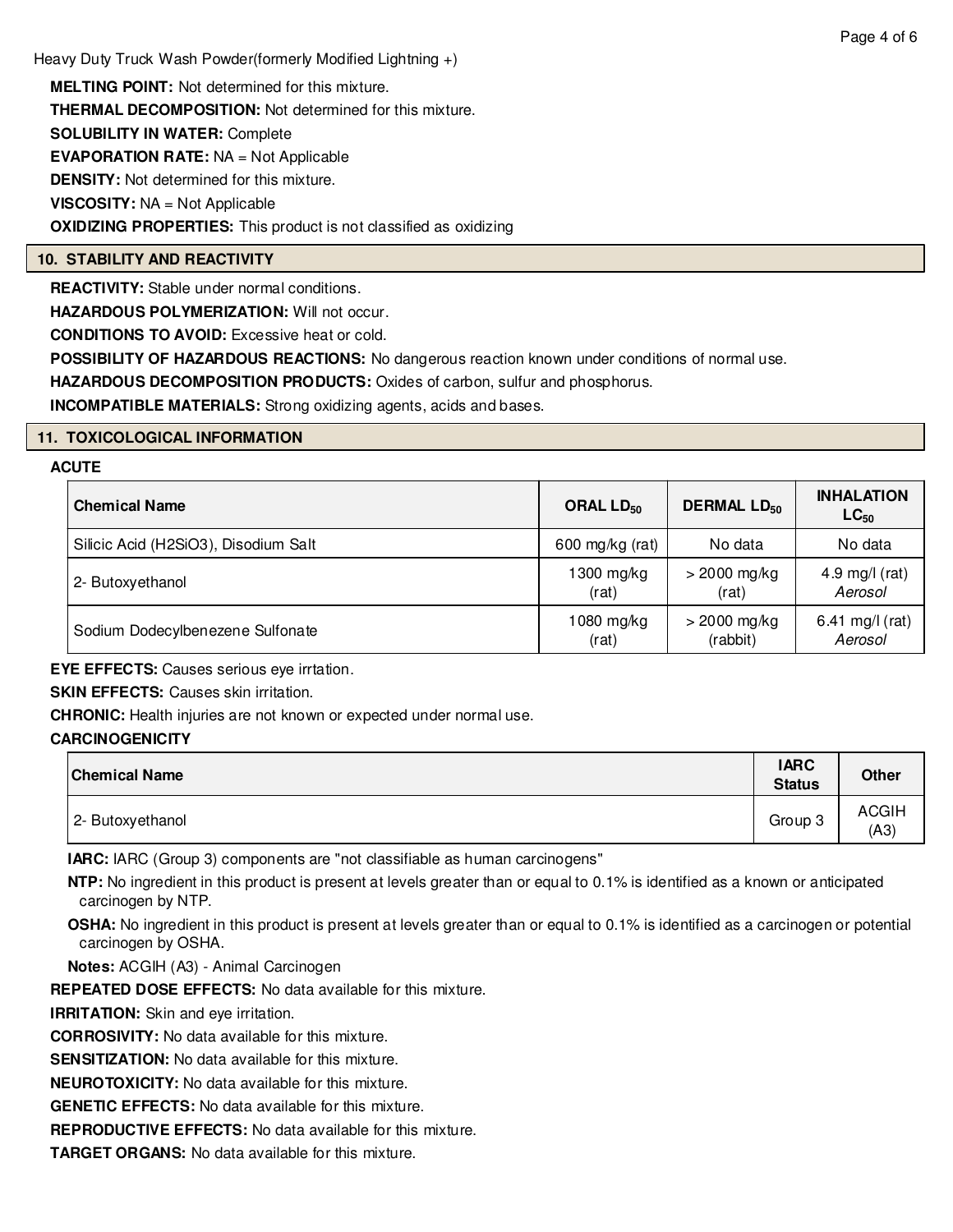**TERATOGENIC EFFECTS:** No data available for this mixture. **MUTAGENICITY:** No data available for this mixture.

**SYNERGISTIC MATERIALS:** No data available for this mixture.

# **12. ECOLOGICAL INFORMATION**

**ECOTOXICOLOGICAL INFORMATION:** This product is not classified as environmentally hazardous. However, this does not exclude the possibility that large or frequent spills can have a harmful or damaging effect on the environment.

**BIOACCUMULATION/ACCUMULATION:** The potential for bioconcentration in organisms is low.

**CHEMICAL FATE INFORMATION:** This product is expected to be readily biodegradable.

### **13. DISPOSAL CONSIDERATIONS**

**DISPOSAL METHOD:** Follow all Federal, State and Local Regulations appropriate for this material.

**PRODUCT DISPOSAL:** Wastewater resulting from this product should be directed to a proper waste water treatment facility.

**EMPTY CONTAINER:** Empty containers should be taken to an approved waste handling site for recycling or disposal. Do not reuse empty containers.

#### **14. TRANSPORT INFORMATION**

# **DOT (DEPARTMENT OF TRANSPORTATION)**

**PROPER SHIPPING NAME:** Not regulated as dangerous goods.

# **ROAD AND RAIL (ADR/RID)**

**PROPER SHIPPING NAME:** Not regulated as dangerous goods.

**COMMENTS:** The shipper / consignor / sender is responsible to ensure that the packaging, labeling and markings are in compliance with the selected mode of transport.

#### **15. REGULATORY INFORMATION**

# **UNITED STATES**

# **SARA TITLE III (SUPERFUND AMENDMENTS AND REAUTHORIZATION ACT)**

**311/312 HAZARD CATEGORIES:** Acute Health Hazard

**FIRE:** No **PRESSURE GENERATING:** No **REACTIVITY:** No **ACUTE:** Yes **CHRONIC:** No

#### **EPCRA SECTION 313 SUPPLIER NOTIFICATION**

| <b>Chemical Name</b> | $Wt.$ % | <b>CAS</b> |
|----------------------|---------|------------|
| 2- Butoxyethanol     |         | -76-21     |

# **302/304 EMERGENCY PLANNING**

**EMERGENCY PLAN:** No chemicals in this product are subject to the reporting requirements of SARA Title III, Section 302.

# **CERCLA (COMPREHENSIVE ENVIRONMENTAL RESPONSE, COMPENSATION, AND LIABILITY ACT)**

| <b>Chemical Name</b>             | $Wt.$ % | <b>CERCLA</b><br><b>RQ</b> |
|----------------------------------|---------|----------------------------|
| Phosphoric Acid, Trisodium Salt  |         | 5,000                      |
| Sodium Dodecylbenezene Sulfonate | - 3     | ,000                       |

# **TSCA (TOXIC SUBSTANCE CONTROL ACT)**

**TSCA REGULATORY:** All ingredients are listed.

**CALIFORNIA PROPOSITION 65:** This product contains trace amounts of Ethylene Oxide. CAS# 75-21-8

**OSHA HAZARD COMM. RULE:** This product is a "Hazardous Chemical" as defined by the OSHA Hazard Communication Standard, 29 CFR 1910.1200.

#### **16. OTHER INFORMATION**